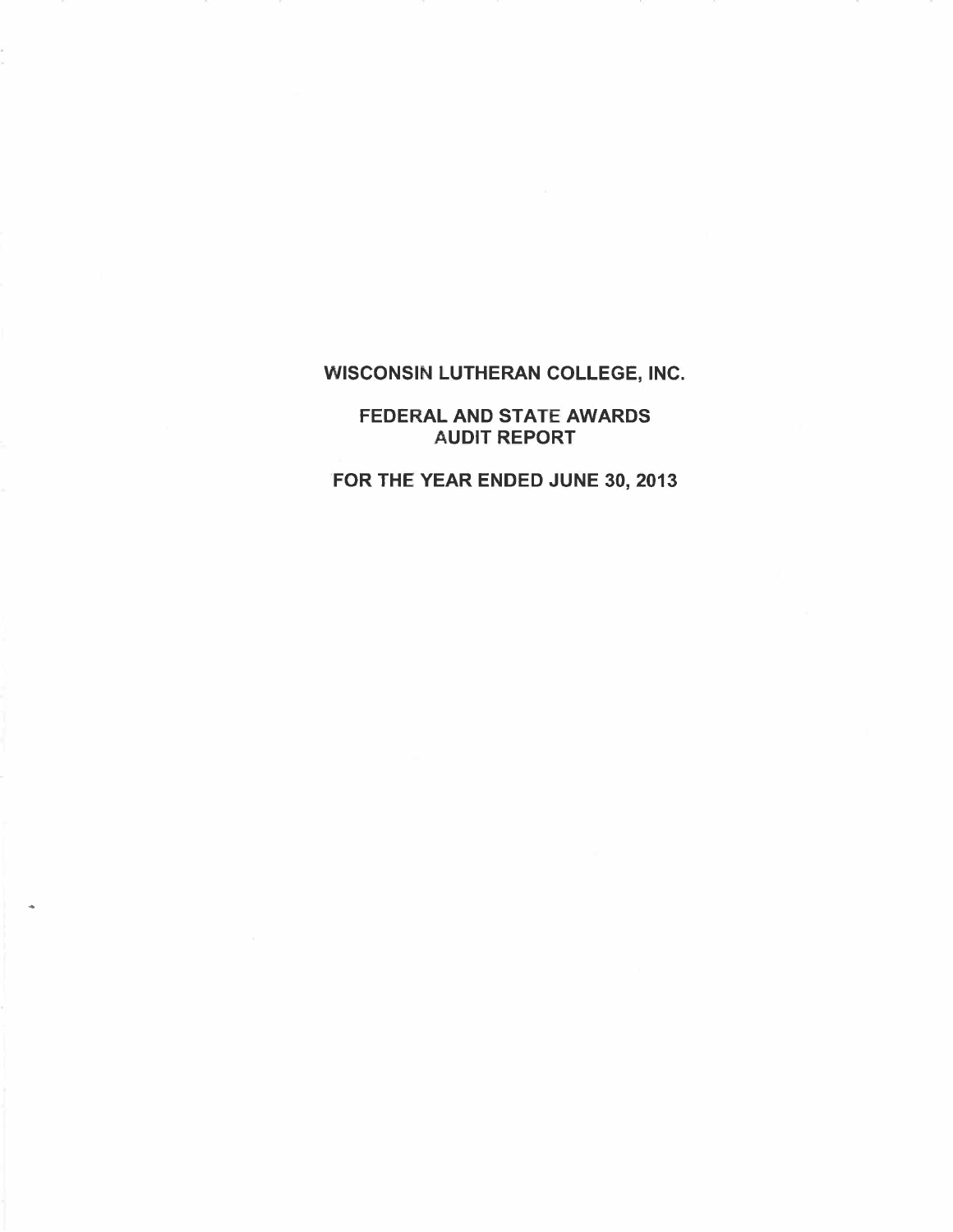Federal and State Awards Audit Report For the Year Ended June 30, 2013

## **Table of Contents**

|                                                                                                                                                                                                                                                                      | Page No. |
|----------------------------------------------------------------------------------------------------------------------------------------------------------------------------------------------------------------------------------------------------------------------|----------|
| Report on Compliance for Each Major Federal and State Program; Report on Internal Control<br>Over Compliance; and Report on the Schedules of Expenditures of Federal Awards and<br>State Awards Required by OMB Circular A-133 and the State Single Audit Guidelines | 1 and 2  |
| Schedule of Expenditures of Federal Awards                                                                                                                                                                                                                           | 3        |
| Schedule of Expenditures of State Awards                                                                                                                                                                                                                             | 4        |
| Notes to Schedules of Expenditures of Federal and State Awards                                                                                                                                                                                                       | 5        |
| Schedule of Findings and Questioned Costs                                                                                                                                                                                                                            | 6 and 7  |
| Schedule of Prior Year Audit Findings and Corrective Action Plan                                                                                                                                                                                                     | 8        |
| Report on Internal Control Over Financial Reporting and on Compliance and<br>Other Matters Based on an Audit of Financial Statements Performed in<br>Accordance with Government Auditing Standards                                                                   | $9 - 10$ |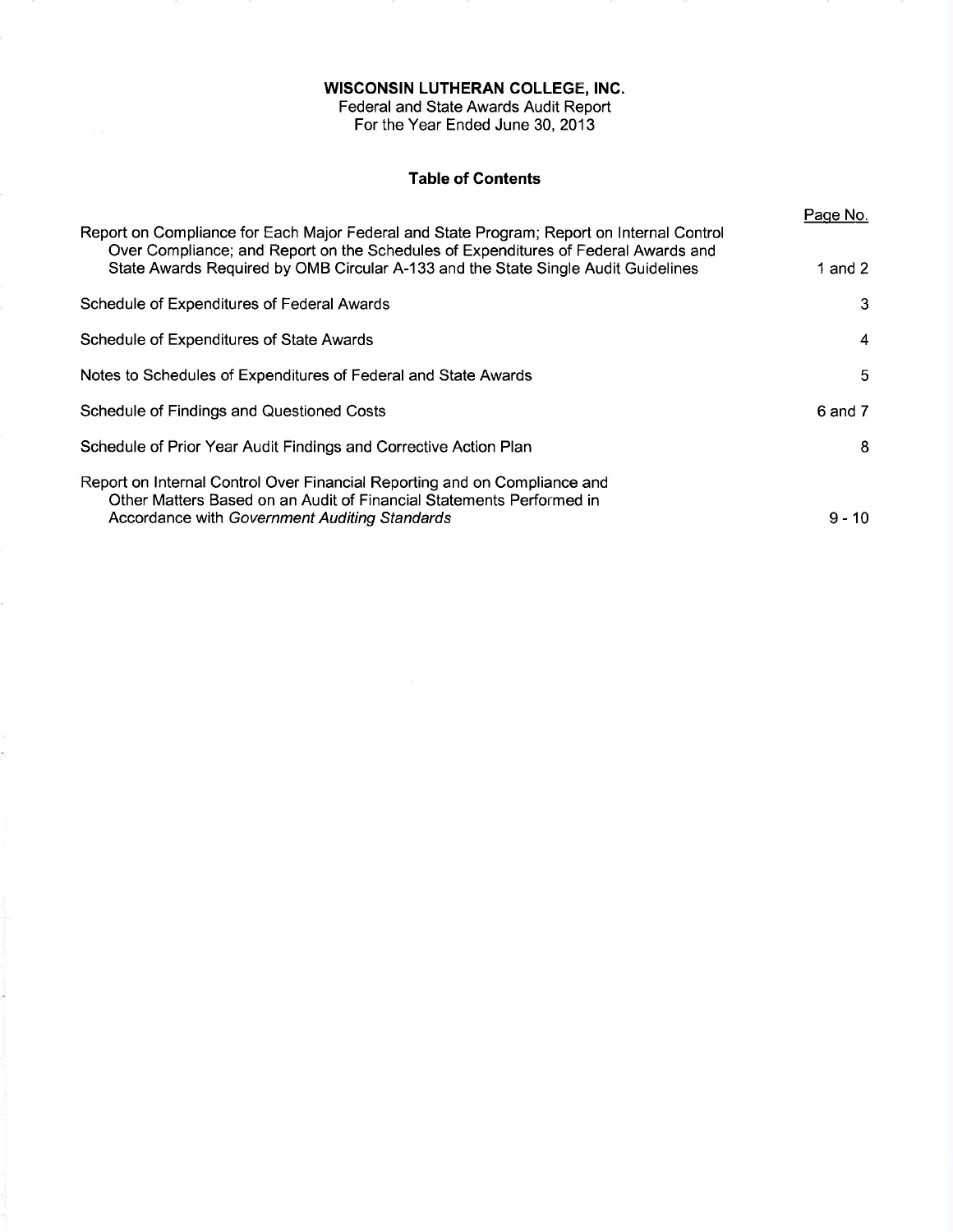

#### **REPORT ON COMPLIANCE FOR EACH MAJOR FEDERAL AND STATE PROGRAM; REPORT ON INTERNAL CONTROL OVER COMPLIANCE; AND REPORT ON THE SCHEDULES OF EXPENDITURES OF FEDERAL AWARDS AND STATE AWARDS REQUIRED BY OMB CIRCULAR A-133 AND THE STATE SINGLE AUDIT GUIDELINES**

#### INDEPENDENT AUDITORS' REPORT

To the Board of Regents Wisconsin Lutheran College, Inc. Milwaukee, Wisconsin

#### **Report on Compliance for Each Major Federal and State Program**

We have audited Wisconsin Lutheran College Inc.'s compliance with the types of compliance requirements described in the OMB Circular A-133 Compliance Supplement and the State Single Audit Guidelines issued by the Wisconsin Department of Administration that could have a direct and material effect on each of Wisconsin Lutheran College Inc.'s major federal and state programs for the year ended June 30, 2013. Wisconsin Lutheran College Inc.'s major federal and state programs are identified in the summary of auditors' results section of the accompanying schedule of findings and questioned costs.

#### **Management's Responsibility**

Management is responsible for compliance with the requirements of laws, regulations, contracts, and grants applicable to its federal and state programs.

#### **Auditors' Responsibility**

Our responsibility is to express an opinion on compliance for each of Wisconsin Lutheran College Inc.'s major federal and state programs based on our audit of the types of compliance requirements referred to above. We conducted our audit of compliance in accordance with auditing standards generally accepted in the United States of America; the standards applicable to financial audits contained in Government Auditing Standards, issued by the Comptroller General of the United States; OMB Circular A-133, Audits of States, Local Governments, and Non-Profit Organizations; and the State Single Audit Guidelines issued by the Wisconsin Department of Administration. Those standards, OMB Circular A-133 and the State Single Audit Guidelines require that we plan and perform the audit to obtain reasonable assurance about whether noncompliance with the types of compliance requirements referred to above that could have a direct and material effect on a major federal or state program occurred. An audit includes examining, on a test basis, evidence about Wisconsin Lutheran College Inc.'s compliance with those requirements and performing such other procedures as we considered necessary in the circumstances.

We believe that our audit provides a reasonable basis for our opinion on compliance for each major federal and state program. However, our audit does not provide a legal determination of Wisconsin Lutheran College Inc.'s compliance.

#### **Opinion on Each Major Federal and State Program**

In our opinion, Wisconsin Lutheran College Inc. complied, in all material respects, with the types of compliance requirements referred to above that could have a direct and material effect on each of its major federal and state programs for the year ended June 30, 2013.

 $\mathbf{1}$ 

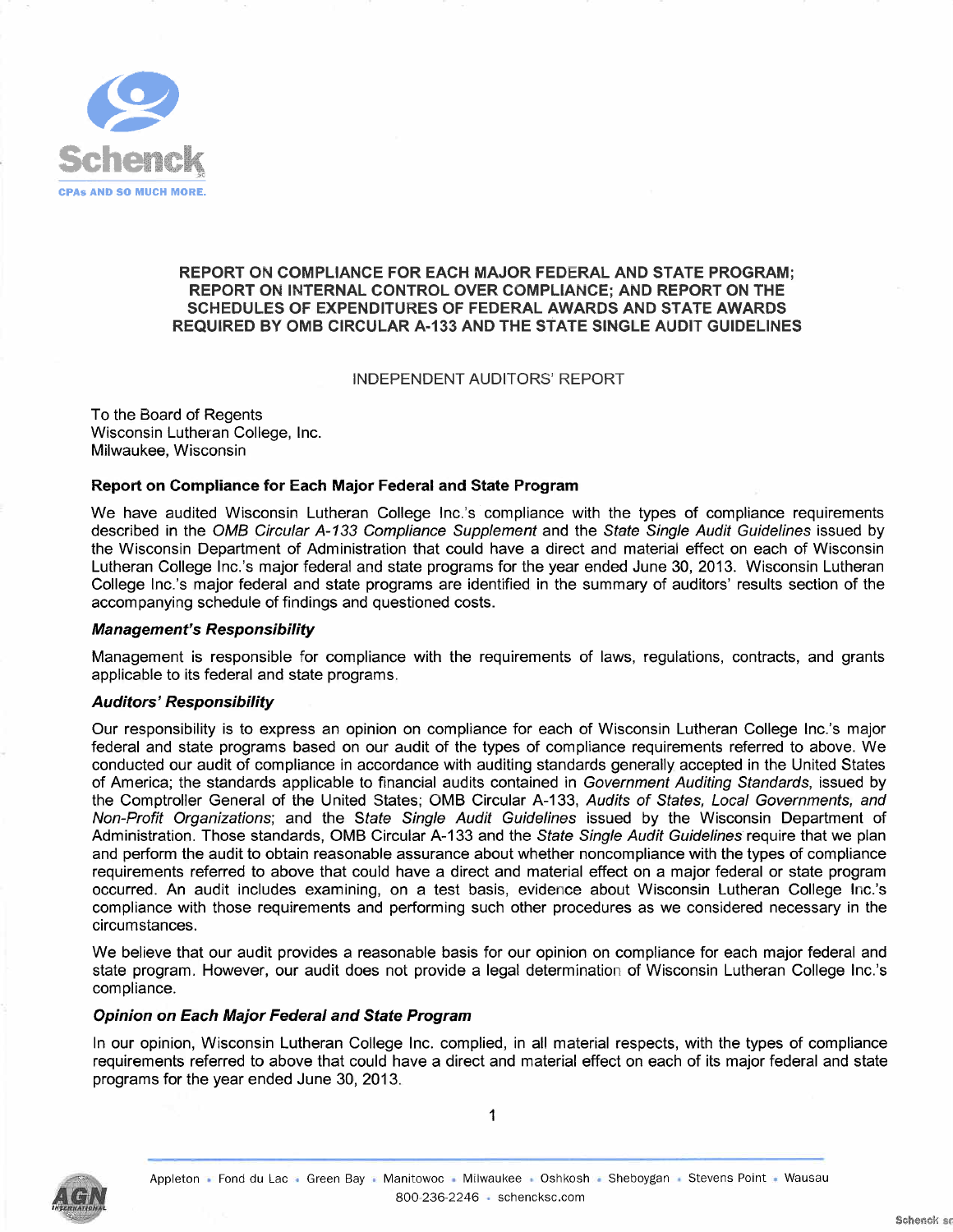#### **Report on Internal Control Over Compliance**

Management of Wisconsin Lutheran College Inc. is responsible for establishing and maintaining effective internal control over compliance with the types of compliance requirements referred to above. In planning and performing our audit of compliance, we considered Wisconsin Lutheran College Inc.'s internal control over compliance with the types of requirements that could have a direct and material effect on each major federal and state program to determine the auditing procedures that are appropriate in the circumstances for the purpose of expressing an opinion on compliance for each major federal and state program and to test and report on internal control over compliance in accordance with OMB Circular A-133 and the State Single Audit Guidelines, but not for the purpose of expressing an opinion on the effectiveness of internal control over compliance. Accordingly, we do not express an opinion on the effectiveness of Wisconsin Lutheran College Inc.'s internal control over compliance.

A deficiency in internal control over compliance exists when the design or operation of a control over compliance does not allow management or employees, in the normal course of performing their assigned functions, to prevent, or detect and correct, noncompliance with a type of compliance requirement of a federal or state program on a timely basis. A material weakness in internal control over compliance is a deficiency, or combination of deficiencies, in internal control over compliance, such that there is a reasonable possibility that material noncompliance with a type of compliance requirement of a federal or state program will not be prevented, or detected and corrected, on a timely basis. A significant deficiency in internal control over compliance is a deficiency, or a combination of deficiencies, in internal control over compliance with a type of compliance requirement of a federal or state program that is less severe than a material weakness in internal control over compliance, yet important enough to merit attention by those charged with governance.

Our consideration of internal control over compliance was for the limited purpose described in the first paragraph of this section and was not designed to identify all deficiencies in internal control over compliance that might be material weaknesses or significant deficiencies. We did not identify any deficiencies in internal control over compliance that we consider to be material weaknesses. However, material weaknesses may exist that have not been identified.

The purpose of this report on internal control over compliance is solely to describe the scope of our testing of internal control over compliance and the results of that testing based on the requirements of OMB Circular A-133 and the State Single Audit Guidelines. Accordingly, this report is not suitable for any other purpose.

#### **Report on the Schedules of Expenditures of Federal Awards and State Awards Required by OMB Circular A-I 33 and the State Single Audit Guidelines**

We have audited the financial statements of Wisconsin Lutheran College Inc. as of and for the year ended June 30, 2013, and have issued our report thereon dated October 3, 2013, which contained an unmodified opinion on those financial statements. Our audit was conducted for the purpose of forming an opinion on the financial statements as a whole. The accompanying schedules of expenditures of federal awards and state awards are presented for purposes of additional analysis as required by OMB Circular A-133 and the State Single Audit Guidelines and are not a required part of the financial statements. Such information is the responsibility of management and was derived from and relates directly to the underlying accounting and other records used to prepare the financial statements. The information has been subjected to the auditing procedures applied in the audit of the financial statements and certain additional procedures, including comparing and reconciling such information directly to the underlying accounting and other records used to prepare the financial statements or to the financial statements themselves, and other additional procedures in accordance with auditing standards generally accepted in the United States of America. In our opinion, the schedules of expenditure of federal awards and state awards are fairly stated in all material respects in relation to the financial statements as a whole.

chwich sc

Certified Public Accountants Green Bay, Wisconsin January 22, 2014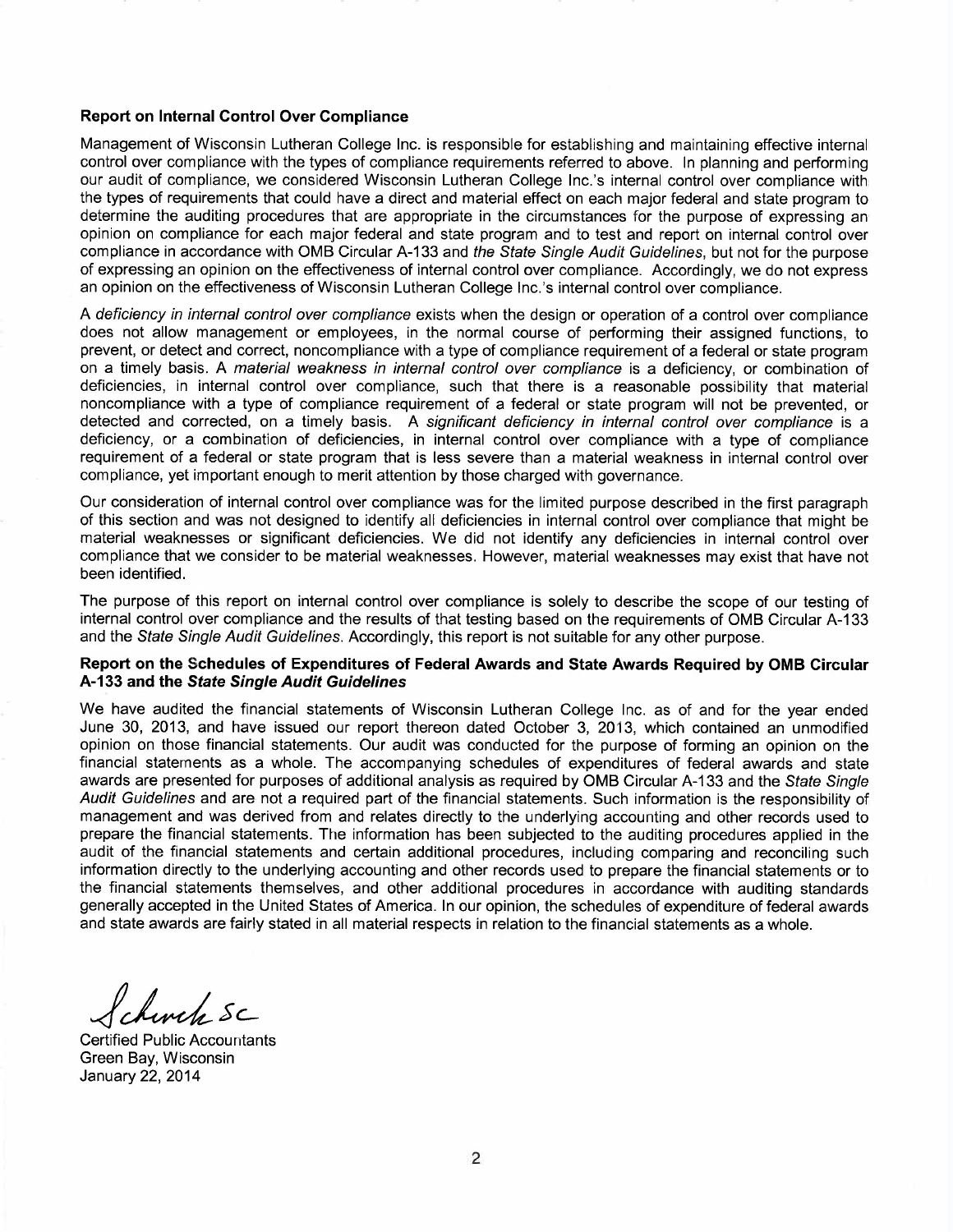#### Schedule of Expenditures of Federal Awards For the Year Ended June 30, 2013

| <b>Federal Government Award Programs</b><br>and Funding Agencies       | Federal<br><b>CFDA</b><br>Number | Federal<br><b>Expenditures</b> |
|------------------------------------------------------------------------|----------------------------------|--------------------------------|
| U.S. Department of Education:<br><b>Student Financial Aid Cluster:</b> |                                  |                                |
| Federal Supplemental Educational Opportunity Grant Program             | 84.007                           | \$<br>31,433                   |
| Federal Work-Study Program                                             | 84.033                           | 53,009                         |
| Federal Pell Grant Program                                             | 84.063                           | 1,316,374                      |
| Federal Direct Student Loan Program                                    | 84.268                           | 7,167,544                      |
| <b>Total Student Financial Aid Cluster</b>                             |                                  | 8,568,360                      |
| Gaining Early Awareness and Readiness for Undergraduate Programs       | 84.334                           | 10,602                         |
| Total U.S. Department of Education                                     |                                  | 8,578,962                      |
| <b>Total Federal Awards</b>                                            |                                  | 8,578,962                      |
| See notes to the Schedules of Expenditures of Federal and State Awards |                                  |                                |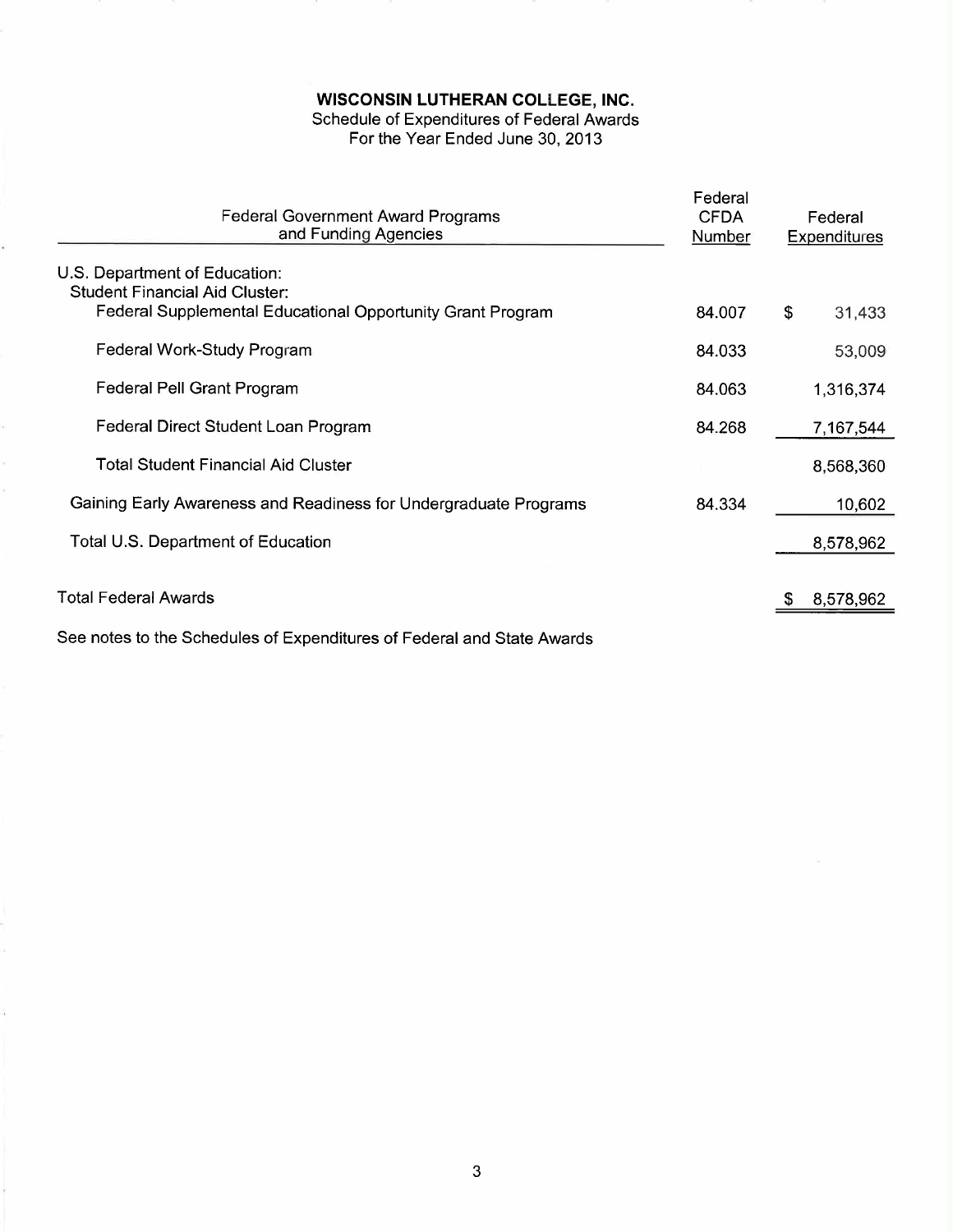Schedule of Expenditures of State Awards For the Year Ended June 30, 2013

| State Grantor/Program Title                                                                                                                                                                                                       | State ID<br>Number                                             |   | <b>State</b><br><b>Expenditures</b>                     |
|-----------------------------------------------------------------------------------------------------------------------------------------------------------------------------------------------------------------------------------|----------------------------------------------------------------|---|---------------------------------------------------------|
| Wisconsin Higher Education Aids Board:                                                                                                                                                                                            |                                                                |   |                                                         |
| <b>Wisconsin Tuition Grant</b><br>Minority Undergraduate Retention Grant<br><b>Wisconsin Covenant Scholars</b><br>Academic Excellence Scholarship Grant<br>Talent Incentive Program Grant<br><b>Wisconsin Covenant Foundation</b> | 235.101<br>235.107<br>235.108<br>235.109<br>235,114<br>235.131 | S | 887,157<br>6,855<br>20,000<br>18,564<br>28,000<br>5,000 |
| Total Wisconsin Higher Education Aids Board                                                                                                                                                                                       |                                                                |   | 965,576                                                 |
| <b>Total State Awards</b>                                                                                                                                                                                                         |                                                                |   | 965,576                                                 |

See notes to the Schedules of Expenditures of Federal and State Awards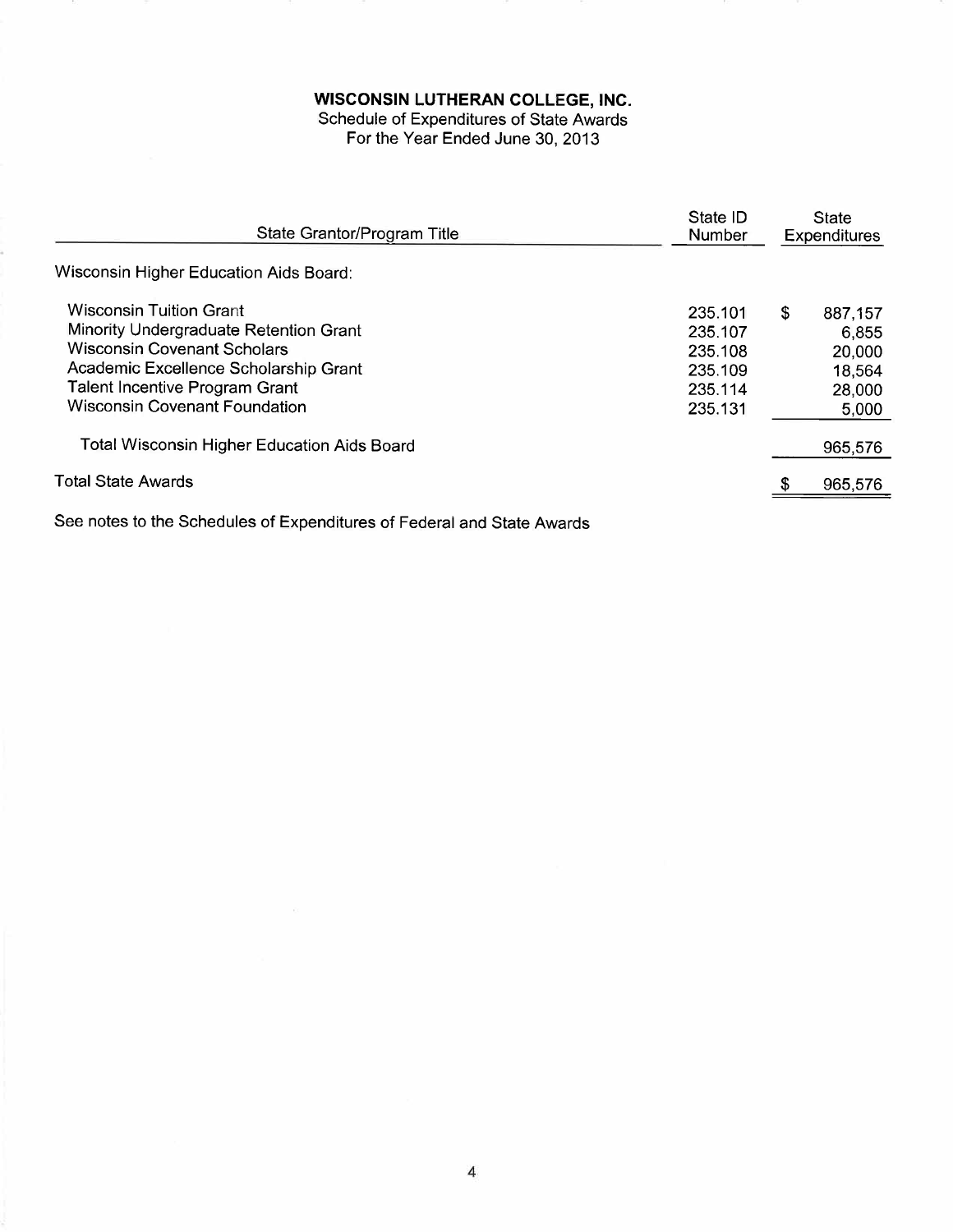Notes to Schedules of Expenditures of Federal and State Awards For the Year Ended June 30, 2013

## **NOTE A - BASIS OF PRESENTATION**

The accompanying Schedule of Expenditures of Federal Awards and Schedule of Expenditures of State Awards for Wisconsin Lutheran College, Inc. (the College) are presented in accordance with the requirements of OMB Circular A-133, Audits of States, Local Governments, and Non-Profit Organizations and the State Single Audit Guidelines issued by the Wisconsin Department of Administration.

#### **NOTE B - MAJOR PROGRAM DETERMINATION**

Office of Management and Budget Circular A-133, Audits of States, Local Governments, and Non-Profit Organizations (OMB Circular A-133) and the State Single Audit Guidelines, issued by the Wisconsin Department of Administration, establish certain criteria for identification of major programs. Under OMB Circular A-133 and the State Single Audit Guidelines, tests of compliance with requirements that could have a direct and material effect on each major federal and state program. The major programs identified in the accompanying Schedule of Findings and Questioned Costs have been determined in accordance with the requirements of OMB Circular A-133 and the State Single Audit Guidelines.

#### **NOTE C** - **OVERSIGHT AGENCY**

The federal and state oversight agencies for the College are as follows:

Federal - U.S. Department of Education State - Wisconsin Higher Education Aids Board

## **NOTE D** - **STUDENT FINANCIAL AID CLUSTER (THE CLUSTER)**

Federal awards to provide financial assistance to students are combined on the SEFA and considered to be a single program (Student Financial Aid Cluster) for major federal program determination. The amount of loans made during the year under federal government student loan programs are considered to be disbursements for major program determination. The amounts included in the SEFA represent loans disbursed during the year, plus the related administrative cost allowance.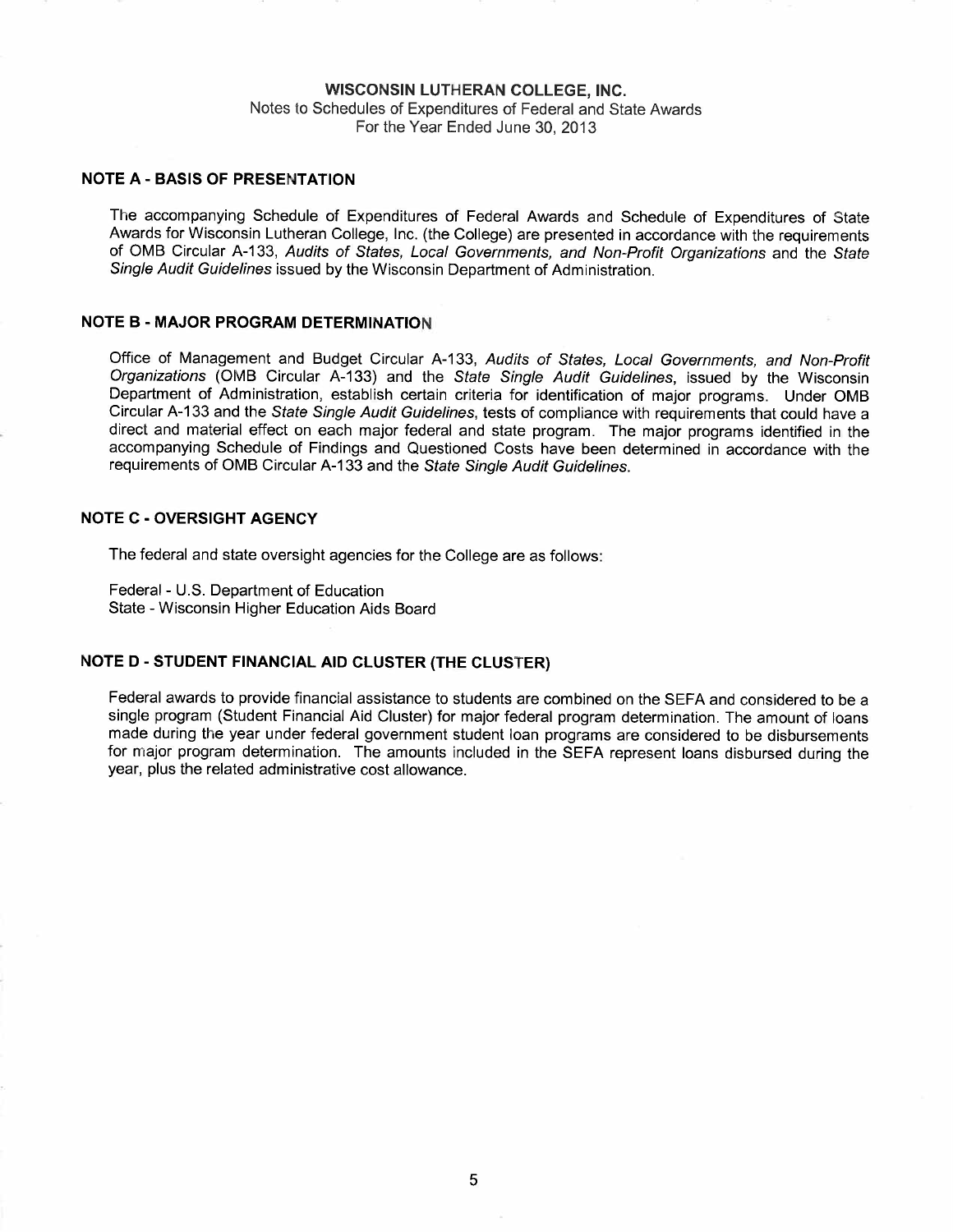Schedule of Findings and Questioned Costs For the Year Ended June 30, 2013

#### **Section I - Summary of Auditor's Results**

| <b>Financial Statements</b>                                                                                                                                                                                                                   |                             |
|-----------------------------------------------------------------------------------------------------------------------------------------------------------------------------------------------------------------------------------------------|-----------------------------|
| Type of auditors' report issued?                                                                                                                                                                                                              | Unmodified                  |
| Internal control over financial reporting:<br>Material weakness(es) identified?<br>Significant deficiency(ies) identified?<br>Noncompliance material to financial statements noted?                                                           | No.<br>None reported<br>No. |
| Federal and State Award Programs<br>Type of auditors' report issued on compliance for major programs                                                                                                                                          | Unmodified                  |
| Internal control over major program:<br>Material weakness(es) identified?<br>Significant deficiency(ies) identified?<br>Any audit findings disclosed that are required to be reported in<br>accordance with Section 510(a) of Circular A-133? | No.<br>None reported<br>No. |
| Any audit findings disclosed that are required to be reported in<br>accordance with the State Single Audit Guidelines?                                                                                                                        | No.                         |

Identification of major federal and state programs:

| <b>Federal Programs</b>                                          | <b>CFDA</b> |           |
|------------------------------------------------------------------|-------------|-----------|
| Student Financial Aid Program Cluster                            |             |           |
| Federal Supplemental Educational Opportunity Grant Program       | 84.007      |           |
| Federal Work-Study Program                                       | 84.033      |           |
| Federal Pell Grant Program                                       | 84.063      |           |
| Federal Direct Student Loan Program                              | 84.268      |           |
|                                                                  |             |           |
| State Program                                                    | State ID    |           |
| <b>Wisconsin Tuition Grant</b>                                   | 235.101     |           |
|                                                                  |             |           |
| Dollar threshold used to distinguish Type A and Type B programs? |             | \$300,000 |
| Did the auditee qualify as low-risk auditee?                     |             |           |
|                                                                  |             |           |

#### **Section II - Financial Statement Findings**

There were no findings relating to the financial statements required to be reported under generally accepted governmental auditing standards for the year ended June 30, 2013.

#### **Section III - Federal and State Awards Findings and Questioned Costs**

There were no audit findings and questioned costs for federal and state awards for the year ended June 30, 2013.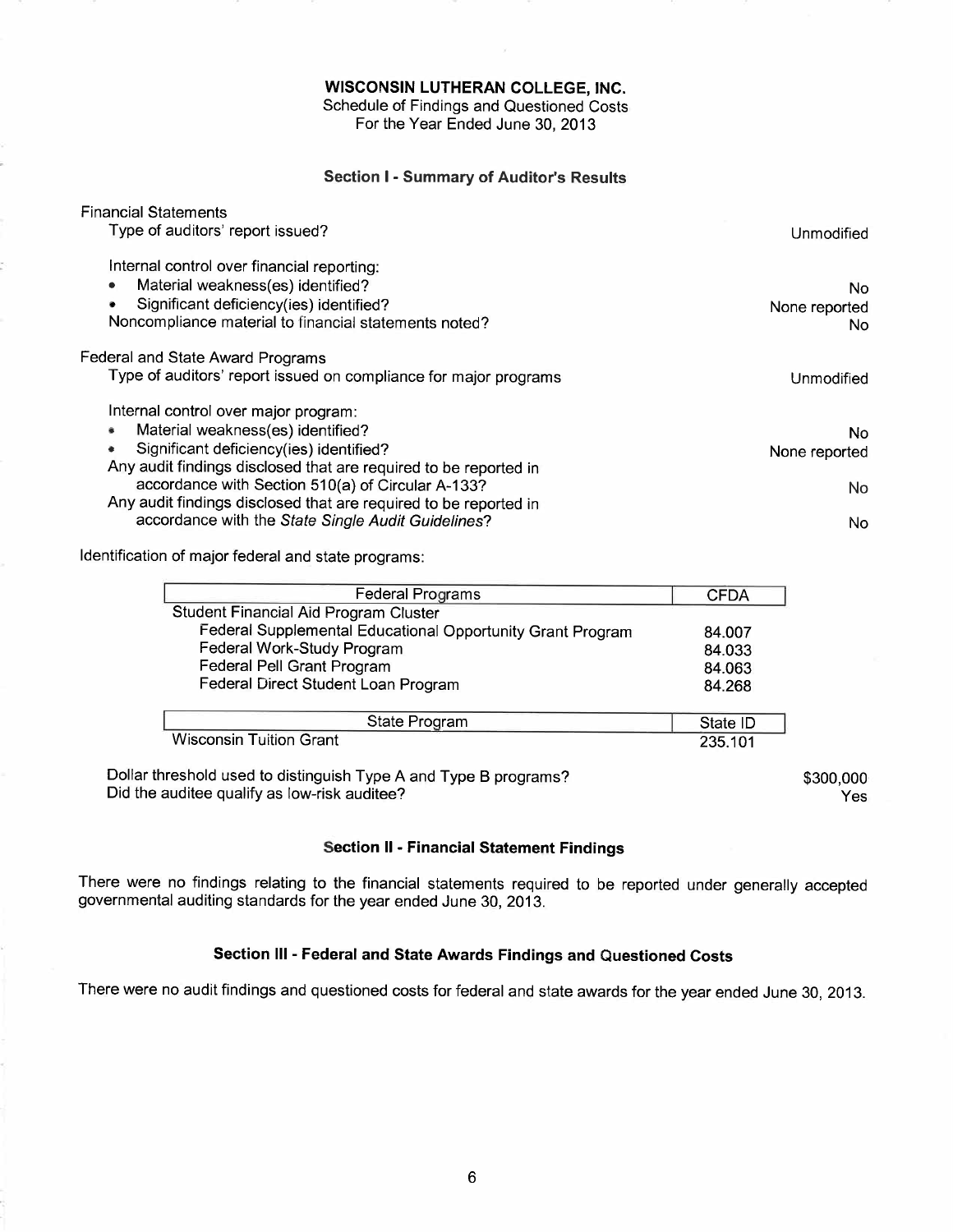Schedule of Findings and Questioned Costs (Continued) For the Year Ended June 30, 2013

## **Section IV** - **Other Issues**

| Does the auditors' report or the notes to the financial statement<br>include disclosure with regard to substantial doubt as to the auditee's<br>ability to continue as a going concern?                                                                                                                                                                                                                                          | Yes                   | No. |  |
|----------------------------------------------------------------------------------------------------------------------------------------------------------------------------------------------------------------------------------------------------------------------------------------------------------------------------------------------------------------------------------------------------------------------------------|-----------------------|-----|--|
| Does the audit report show audit issues (i.e., material non-<br>compliance, non-material non-compliance, questioned costs, material<br>weakness, significant deficiency, management letter comment,<br>excess revenue or excess reserve) related to grants/contracts with<br>funding agencies that require audits to be in accordance with the<br><b>State Single Audit Guidelines:</b><br>Wisconsin Higher Education Aids Board | Yes                   | No  |  |
| Was a Management Letter or other document conveying audit<br>comments issued as a result of this audit?                                                                                                                                                                                                                                                                                                                          | Yes                   | No  |  |
| Name and signature of shareholder                                                                                                                                                                                                                                                                                                                                                                                                | David L. Maccoux, CPA |     |  |

Date of report January 22, 2014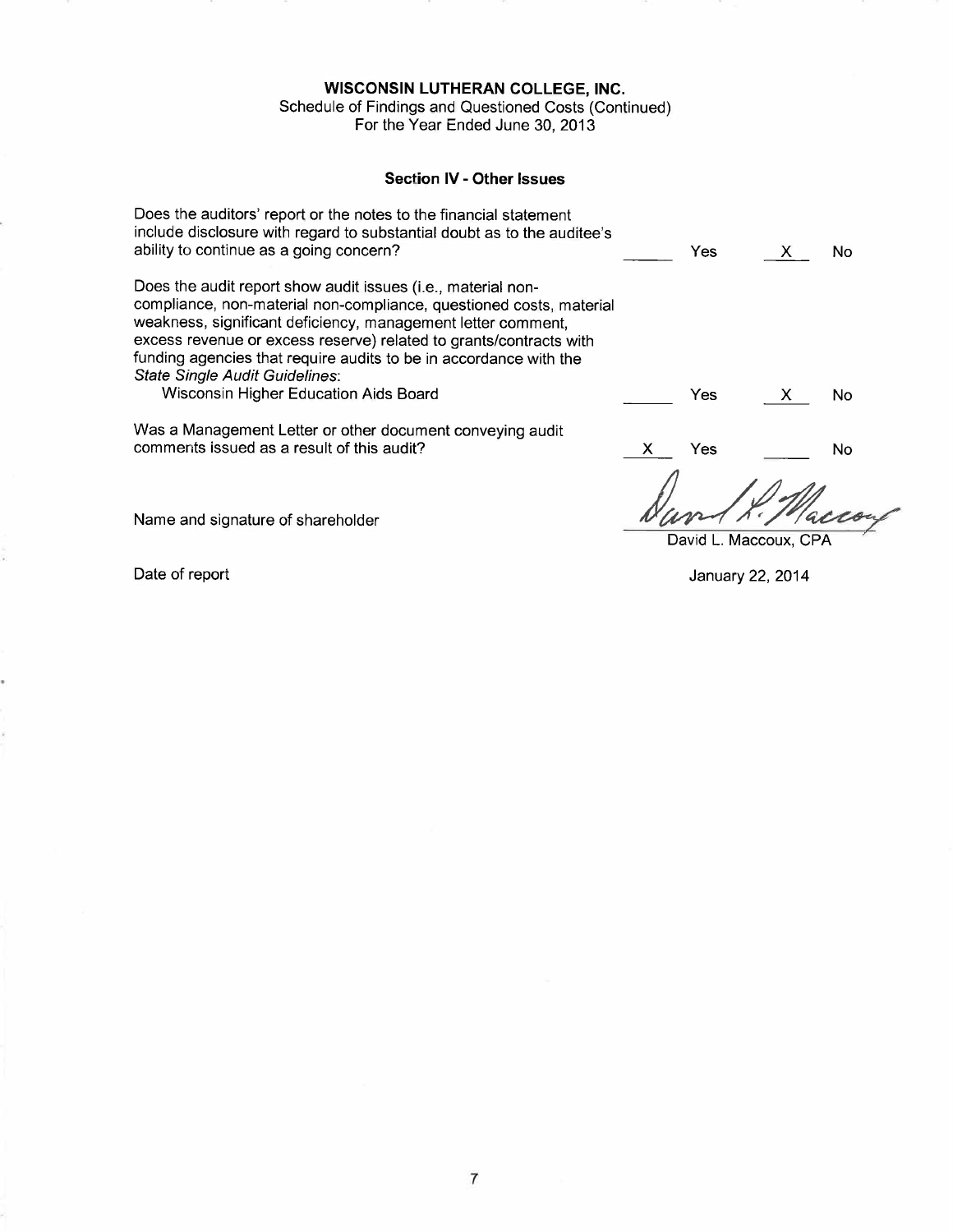Schedule of Prior Year Audit Findings and Corrective Action Plan For the Year Ended June 30, 2013

## **Prior Year Audit Findings**

Finding 2012-01 NSLDS Reporting

The College implemented an additional review of the NSLDS report will be done prior to submission. No issues were noted for the year ended June 30, 2013,

## **Corrective Action Plan**

None Required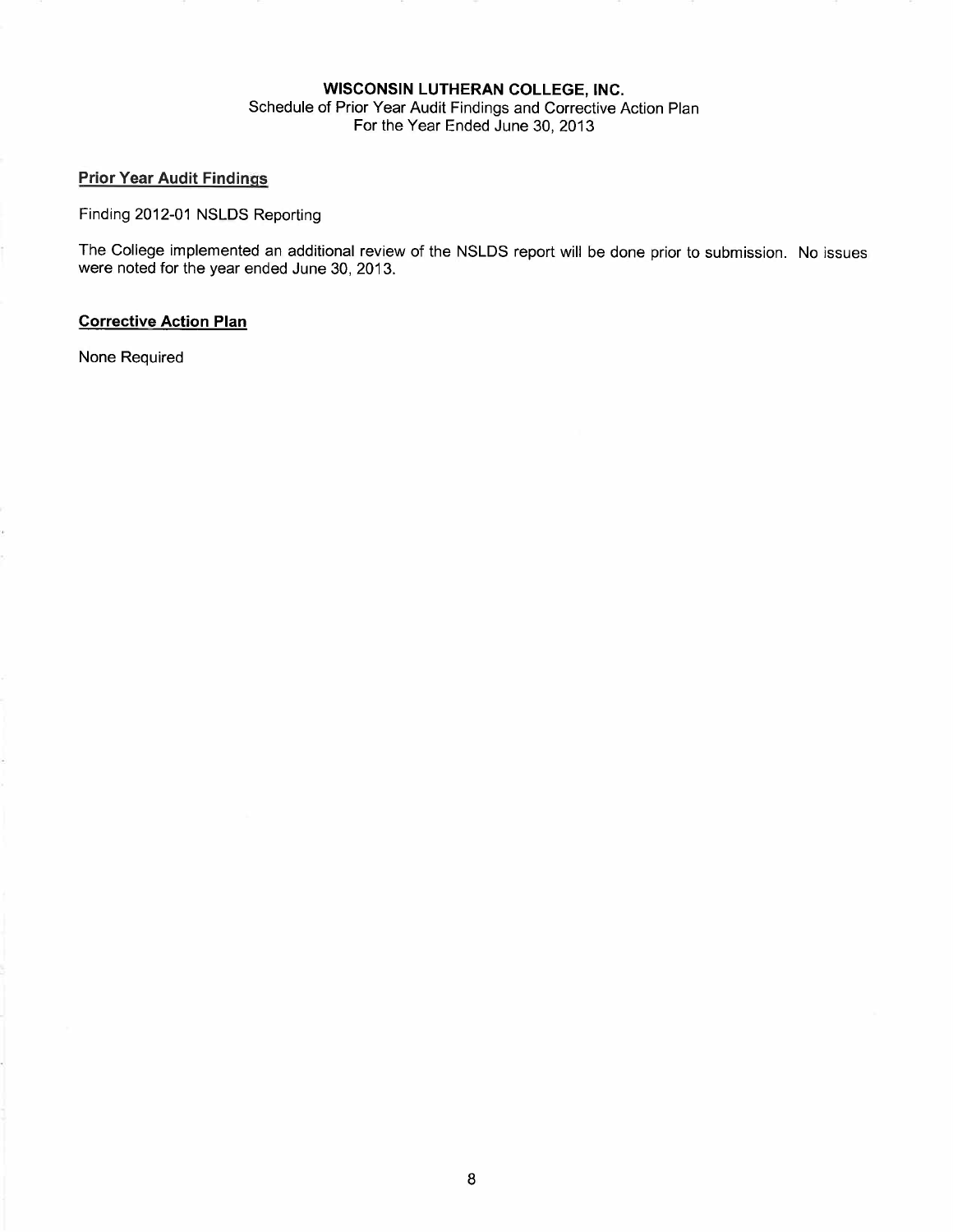

#### **REPORT ON INTERNAL CONTROL OVER FINANCIAL REPORTING AND ON COMPLIANCE AND OTHER MATTERS BASED ON AN AUDIT OF FINANCIAL STATEMENTS PERFORMED IN ACCORDANCE WITH GOVERNMENT AUDITING STANDARDS**

### INDEPENDENT AUDITORS' REPORT

To the Board of Regents Wisconsin Lutheran College, Inc. Milwaukee, Wisconsin

We have audited, in accordance with the auditing standards generally accepted in the United States of America and the standards applicable to financial audits contained in Government Auditing Standards issued by the Comptroller General of the United States, the financial statements of Wisconsin Lutheran College, Inc., as of and for the year ended June 30, 2013, and the related notes to the financial statements dated October 3, 2013.

### **Internal Control Over Financial Reporting**

In planning and performing our audit of the financial statements, we considered Wisconsin Lutheran College, Inc.'s internal control over financial reporting (internal control) to determine the audit procedures that are appropriate in the circumstances for the purpose of expressing our opinion on the financial statements, but not for the purpose of expressing an opinion on the effectiveness of Wisconsin Lutheran College, Inc.'s internal control. Accordingly, we do not express an opinion on the effectiveness of Wisconsin Lutheran College, Inc.'s internal control.

A deficiency in internal control exists when the design or operation of a control does not allow management or employees, in the normal course of performing their assigned functions, to prevent, or detect and correct, misstatements on a timely basis. A material weakness is a deficiency, or combination of deficiencies, in internal control, such that there is a reasonable possibility that a material misstatement of the College's financial statements will not be prevented, or detected and corrected on a timely basis. A significant deficiency is a deficiency, or a combination of deficiencies, in internal control that is less severe than a material weakness, yet important enough to merit attention by those charged with governance.

Our consideration of internal control was for the limited purpose described in the first paragraph of this section and was not designed to identify all deficiencies in internal control that might be material weaknesses or significant deficiencies. Given these limitations, during our audit we did not identify any deficiencies in internal control that we consider to be material weaknesses. However, material weaknesses may exist that have not been identified.



9